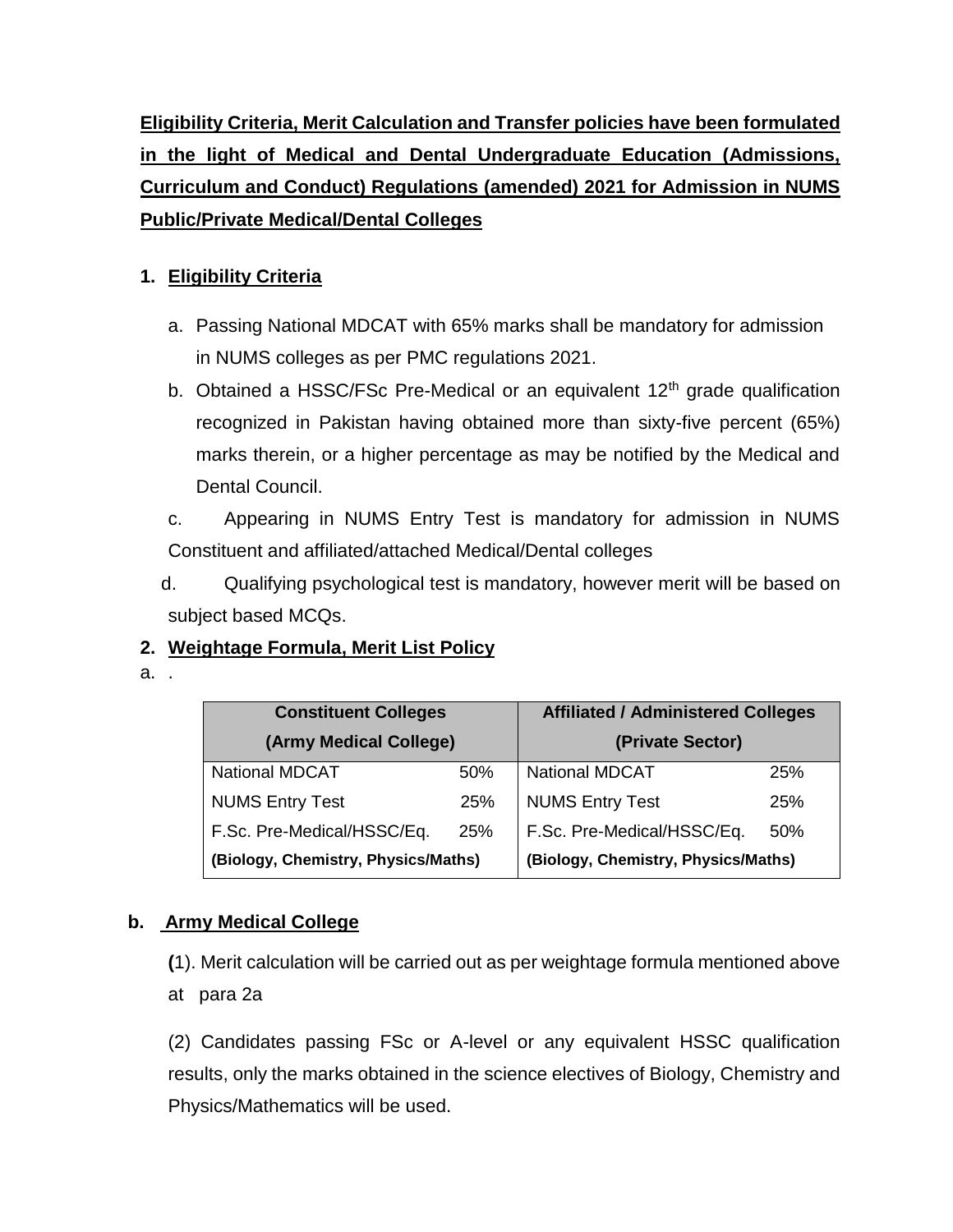- (3) Merit list will be generated after the scrutiny of the educational documents, verification of NMDCAT marks conducted by PMC and integration of marks of Hifz e Quran Test.
- (4) Merit list for admission in Army Medical College, Rawalpindi for both Open Merit & Foreign Seats will be displayed publically on NUMS Website.
- (5) Candidates with higher aggregate score will be offered admission in Army Medical College, Rawalpindi and 3 days will be given for fee submission in order to secure the seat.
- (6) Next Merit list will be generated subsequently.

### **b. Affiliated / Administered Colleges (Private Sector)**

- 1) Merit calculation will be carried out as per weightage formula mentioned above at para 2a
- 2) Merit list will be generated and scrutiny of the educational documents, verification of NMDCAT marks conducted by PMC and integration of marks of Hifz e Quran Test will be carried out of finally admitted candidates of each college
- 3) After completion of admission process, final merit list of each Private College will be generated and sent to the college accordingly.
- 4) College will offer the admission to the candidates according to their merit position and it will be monitored by NUMS for maintaining transparency.

### **3. NUMS Transfer Policy**

### **a. During Admissions**

In the light of Para 4(11) and 5(19) of PMC Medical and Dental Undergraduate Education (Admission, Curriculum, and Conduct) Regulations 2021 (amended), Any allocated seat of a college which may remain vacant after the completion of admissions shall remain vacant subject to being available for an admitted student who may seek a transfer and where such transfers shall be permitted after 1st March of each year and the admitted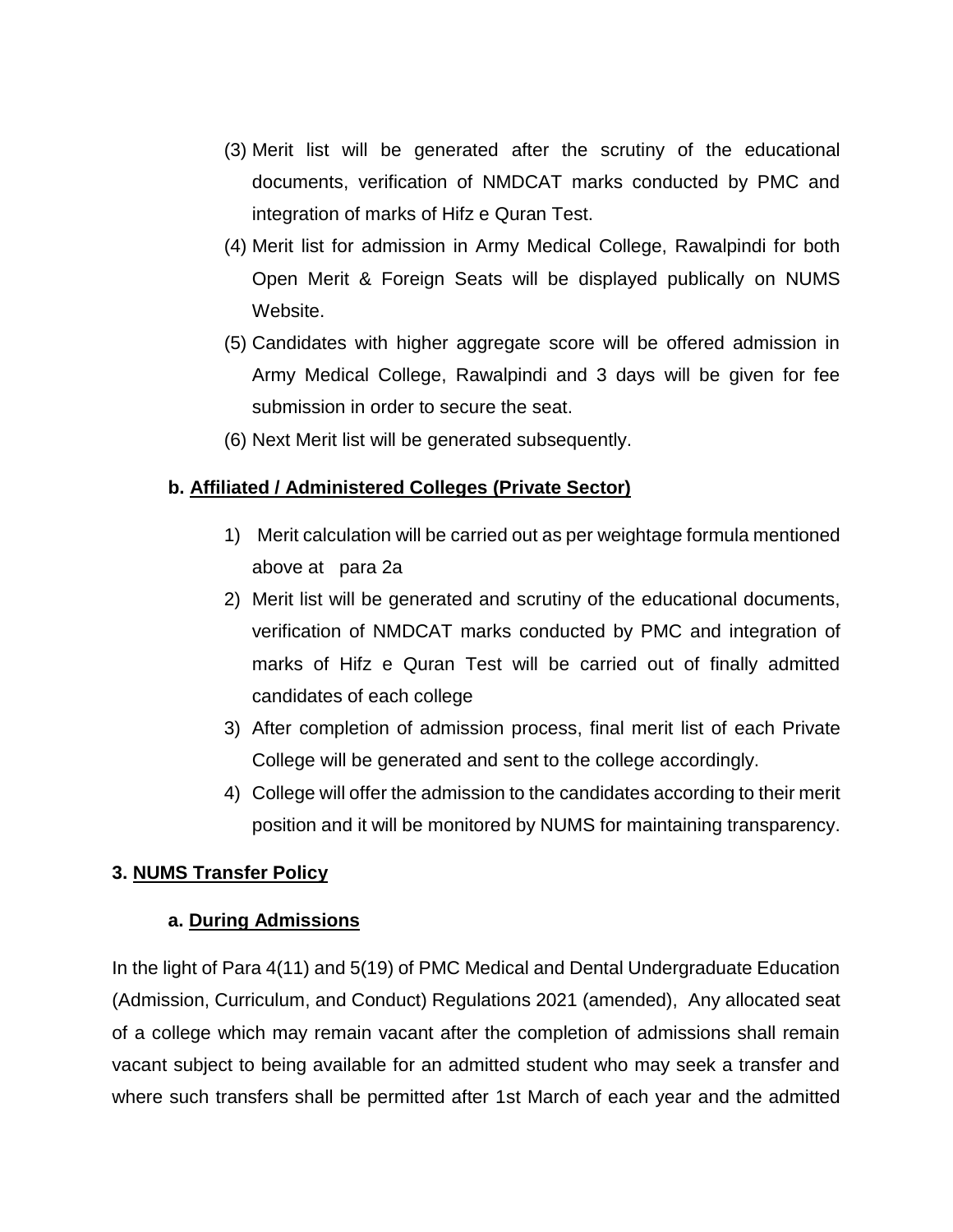student having received their registration from the Commission subject to any applicable rules of the affiliating university.

### b. For Regular Students (Registered with PMC)

# **NUMS Transfer Policy for MBBS/BDS Students**

(In the light of Article 18 & 19 of PMC Medical and Dental Undergraduate Education -Admissions, Curriculum and Conduct Regulation dated 4th June 2021)

- 1. A student shall only be considered for transfer after passing Second a. Professional MBBS or First Professional BDS.
	- b. However, if a student is transferred out of the Medical/ Dental College, due to Govt/ HEC quota seat, to any other college, after closure of Admissions in first year, the college may accept a transfer student as per prescribed procedure.

 $2.$ If a student fails Professional exams and is academically detained, the seat shall be considered occupied.

3. All Colleges, public or private, shall at all times publically display any vacant seats available in each year of the program and shall inform PMC of such vacancy within fourteen days of it falling vacant. No transfer shall be accepted by a college to a vacant seat until the vacancy has been publically displayed for at least fourteen days allowing the students to apply for transfer to such a vacancy.

4. Transfer shall be allowed only between Institutions recognized by the relevant Regulatory Bodies.

5. There shall be no restriction on transfer from a public to a private college or vice versa.

6. If a W&R seat falls vacant, either W&R Directorate will allow transfer of a W&R student from another NUMS College, or issue an NOC to allow non-W&R students to be considered for transfer.

7. In case, two or more applicants are desirous of transfer against a single seat then merit shall be determined by the admitting college as per Anx 'A'.

8. The transfer process must be completed within 2 months of advertisement intimation to the University.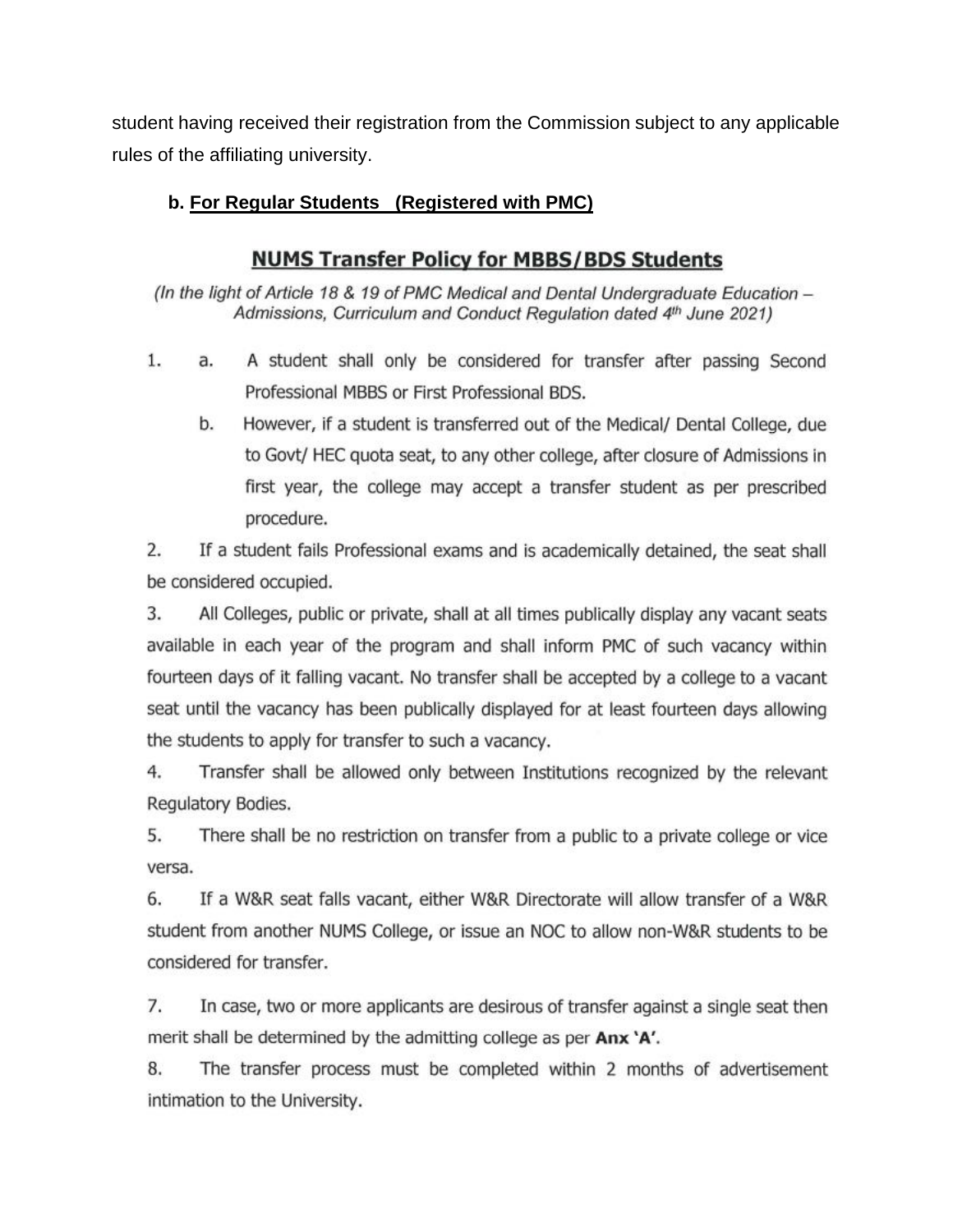9. A college to which a student has been transferred to and the college from which the student is being transferred out shall inform NUMS and PMC within fifteen days of such a transfer.

### **Transfer from a Foreign College:**

10. As per PMC policy; a student studying in a Foreign medical or dental college may apply for a transfer to a Pakistani medical or dental college subject to having completed at least two years of studies in the foreign college and having qualified the National Equivalence Board (NEB) Examination conducted by the Authority.

11. A Foreign student may apply for transfer subject to a vacant seat being available in the college to which a transfer is sought.

12. A foreign student shall only be allowed to transfer to the same program as the student was enrolled in the foreign college and in the year for which the student has qualified the NEB Exam.

### **Documents Required for Transfer:**

13. Transfer cases will be processed at NUMS after receipt of following documents from the student:

- Application for the transfer by the student himself/ herself and not by a a. nominee or relative.
- b. Clearance certificate from the relieving college.
- Accepting certificate from the admitting college. c.
- d. Detailed transcript/ academic record.
- Prescribed Transfer Fee to the University. e.

#### Note:

- All Medical/ Dental Colleges are to display the NUMS Transfer Policy a. appropriately.
- At the time of admissions students are to submit an affidavit/ undertaking that b. they will not request for transfer to any other college prior qualifying 2<sup>nd</sup> Prof of MBBS or 1st Prof of BDS.